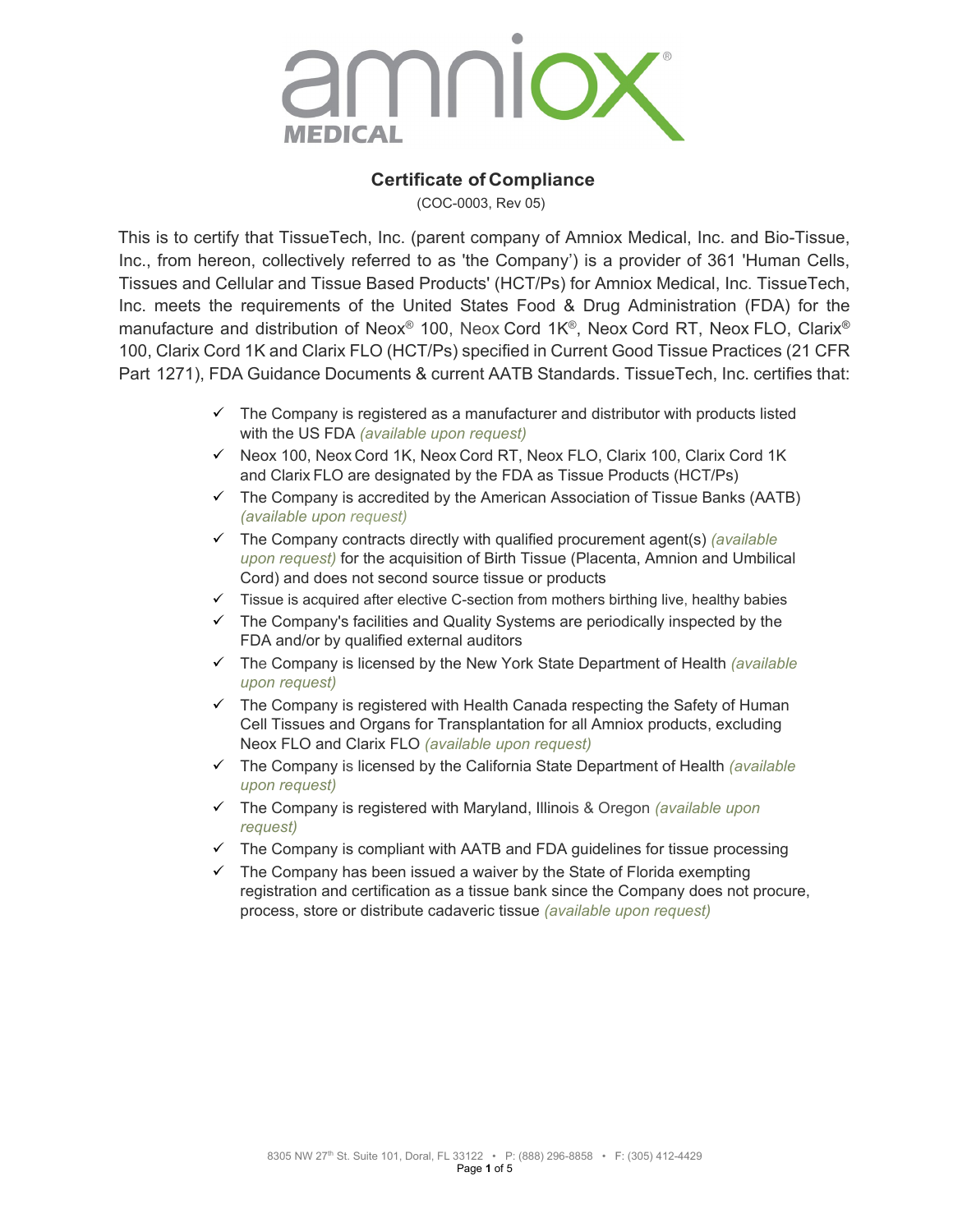

**Product Description:** Neox 100, Neox Cord 1K, Neox Cord RT, Neox FLO, Clarix 100, Clarix Cord 1K and Clarix FLO are Amniox Medical's trademarks for processed human Amniotic Membrane and Umbilical Cord tissue retrieved from donated birth tissue after elective Cesarean Section delivery. These Amniotic Membrane and Umbilical Cord products are currently designated by the FDA as tissue products under PHS Act 361 HCT/P (human cells, tissues and cellular and tissue-based products). The cell activity of these tissues has been inactivated to reduce the possibility of graft rejection while retaining the natural biologic properties.

**Tissue Place of Origin:** Human Amniotic Membrane and Umbilical Cord tissues are only retrieved from donors within the United States who have donated tissue after elective Cesarean Section delivery.

**Donor Suitability, Selection & Testing:** Birth tissue is recovered aseptically after elective Cesarean Section from mothers birthing live, healthy babies. Mothers donate the tissue under full informed consent. The mothers are screened at delivery for infectious, malignant, neurological and auto-immune diseases and other exposures or social habits to determine the suitability for human transplantation. The suitability of the donation is determined by reviewing medical records and history of possible transmissible diseases (via a standard questionnaire) and reviewing physical examinations that have been performed. Mothers are also serologically tested by an independent CLIA-certified lab at the time of delivery and must be found non-reactive using FDAlicensed, approved or cleared test kits for the following tests:

- 
- 
- 
- Hepatitis B surface antigen (HBsAg) Syphilis<br>• Hepatitis B core antibody (HBcAb) West Nile Virus (WNV, RNA-NAT)
- $\bullet$  Hepatitis B core antibody (HBcAb)
- 
- •HIV 1 (NAT-RNA) Hepatitis C Antibody (HCVAb) •HIV 1 & 2 (antibody) • Hepatitis C antibody, HCV (NAT-RNA) • HTLV 1 & 2 antibodies
	- HTLV 1 & 2 antibodies<br>• Syphilis
	-
	-

**Process Controls:** Final product is processed for Amniox Medical in the Company's GMP Clean Room Facility using aseptic methods under ISO Class 5 Biological Safety Cabinets. Final product (Neox 100, Neox Cord 1K, Clarix 100 and Clarix Cord 1K) is tested by an independent CLIAcertified lab and is released once microbiological testing for aerobic, anaerobic and fungal organisms shows no growth. Final product (Neox Cord RT, Neox FLO and Clarix FLO) is released after sterilization by gamma irradiation to a Sterility Assurance Level (SAL) of 10<sup>-6</sup>. Additionally, technical review and Quality Assurance approval is performed before product release. Process validations of aseptic processing, container and integrity testing of the final packaging system, final product sterilization (for Neox Cord RT, Neox FLO and Clarix FLO products), and antimicrobial effectiveness of the final packaging system have been performed and found the systems and processes to be acceptable. With the exception of the human tissue, all materials and reagents used to process the tissue products are sterile.

**Labeling & Tracking:** Each finished product (HCT/P) is assigned and labeled with a unique identification code that relates the final product to the donor. There is a system established and maintained to track the final product from the consignee to the donor and from the donor to the consignee or final disposition.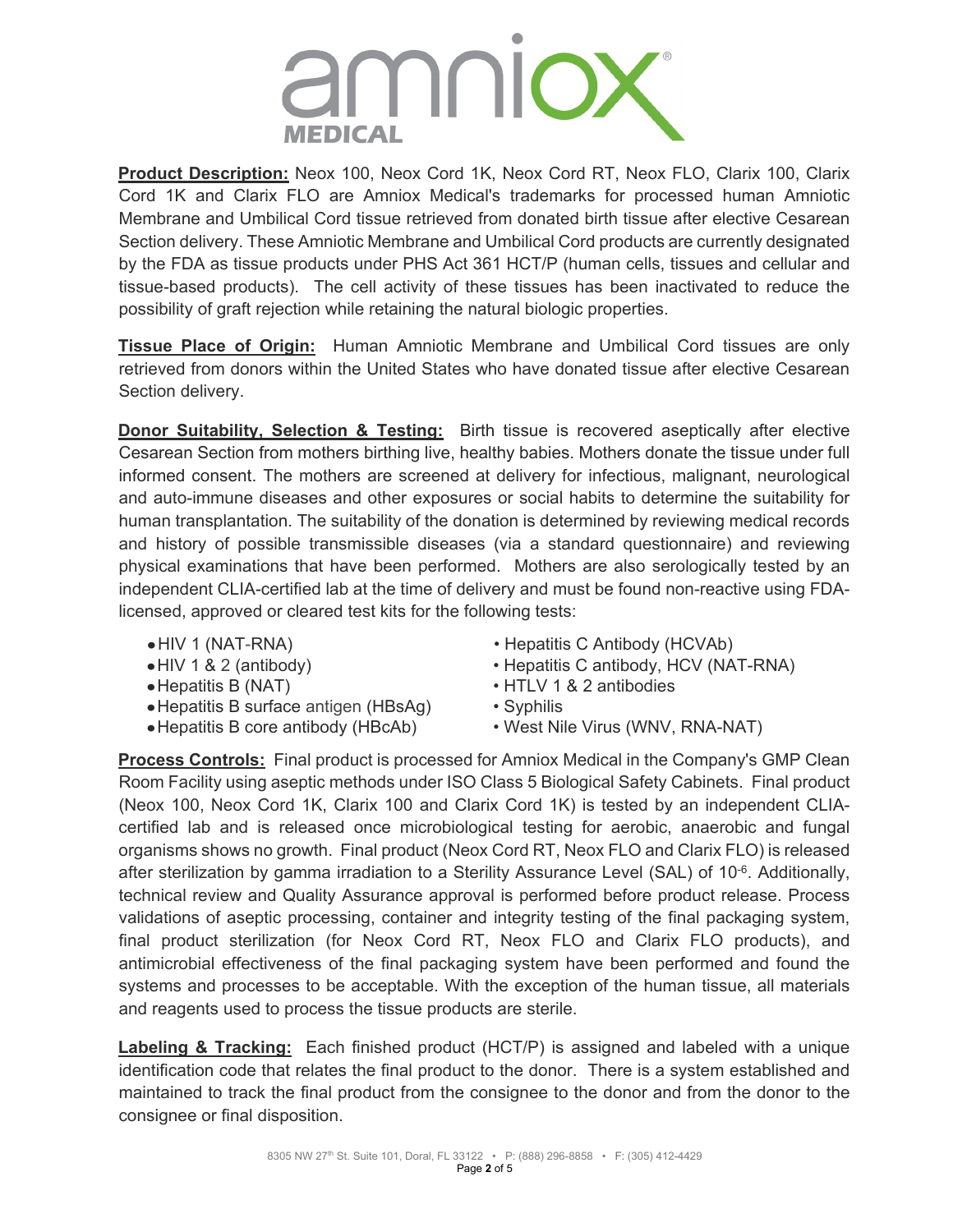

## **CRYOTEK® CRYOPRESERVED PRODUCTS**

**Stability/Solutions (Cold Storage):** Amniox Medical's Amniotic Membrane and Umbilical Cord products (Neox 100, Neox Cord 1K, Clarix 100 and Clarix Cord 1K) are preserved in a validated storage medium made of Dulbecco's Modified Eagle Medium and Glycerol (1:1) containing Amphotericin B. Cryopreservation is vital for maintaining the integrity and biologic activity of Amniotic Membrane and Umbilical Cord: Validation studies have been conducted to establish the expiration date of these Amniotic Membrane and Umbilical Cord products at temperatures between -80°C and 4°C and the results are reflected in the storage requirements established for these products. Validation studies included analysis of frozen sections followed by morphological staining of test and control tissue samples, as well as package and container closure integrity validation of final packaging systems.

**Packaging/Shipping (Cold Storage):** See individual Product Inserts for packaging information. The shipping containers (NanoCool systems) have been validated via simulated and actual shipping condition testing. The validation studies concluded that the shipping containers currently in use by the Company for final product distribution and shipment effectively maintain temperatures below 21°C for up to 72 hours when tested against the ISTA-7D seventy-two-hour summer profile (standard shipper) and for up to 96 hours when tested against the ISTA-7D seventy-two hour (modified to 96 hours) summer profile (long haul shipper). These studies also provide objective evidence that the package integrity is maintained throughout transit, therefore providing sufficient protection to the product during the transportation process.

**Storage (Cold Storage):** Amniox Medical's Cryopreserved Amniotic Membrane and Umbilical Cord products (Neox 100, Neox Cord 1K, Clarix 100 and Clarix Cord 1K) are stored at -80°C (- 112°F) before shipping to retain their natural function and integrity. These Cryopreserved Amniotic Membrane and Umbilical Cord products are shipped in validated NanoCool shipping systems. If the unit is not used immediately, the following guidelines should be followed for the storage of the Amniox Medical's Cryopreserved Amniotic Membrane and Umbilical Cord products:

| <b>Usage after receipt</b><br>of Tissue | <b>Storage</b><br><b>Temperature</b>                                | Acceptable<br><b>Storage Location</b>                                                        | <b>Storage Time</b>                                                                                            |
|-----------------------------------------|---------------------------------------------------------------------|----------------------------------------------------------------------------------------------|----------------------------------------------------------------------------------------------------------------|
| Few hours after<br>package arrival      | Below 21°C<br>(Below 69.8°F)                                        | Unopened insulated<br>shipping container<br>(NanoCool)                                       | Within the expiration date on outer shipping<br>box                                                            |
| Long Term Storage                       | $-80^{\circ}$ C $+4^{\circ}$ C<br>$(-112^{\circ}F + 39.2^{\circ}F)$ | Ultra-low<br>Temperature<br>Freezer,<br>Standard Freezer, or<br><b>Standard Refrigerator</b> | Within the expiration date printed on product<br>packaging (shelf-life is 2 years from date of<br>manufacture) |

Amniotic Membrane and Umbilical Cord products exposed to controlled room temperature (20°C to 25°C, 68°F to 77°F) for up to 6 hours may be returned to cold temperature storage in accordance with the storage table above as long as the packaging remains unopened and intact.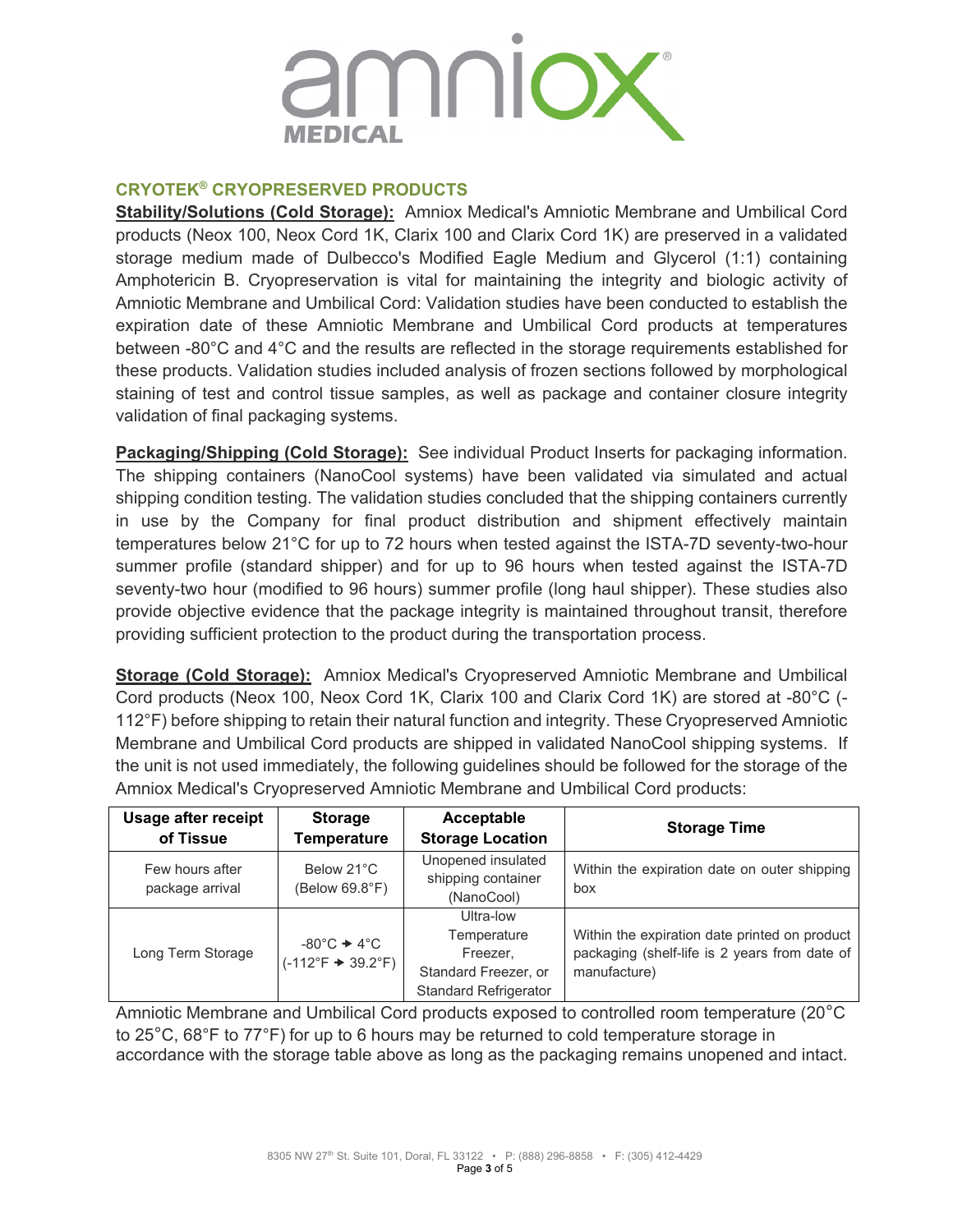

### **STERILE MICRONIZED PRODUCTS**

**Stability (Ambient):** Amniox Medical's sterile micronized Amniotic Membrane and Umbilical Cord products (Neox FLO and Clarix FLO) are packaged and sealed in a validated final packaging system. The tissue has been stored at ambient room temperature prior to distribution. Validation studies have been conducted to establish the expiration date of these micronized - Amniotic Membrane and Umbilical Cord products at ambient storage and those results are reflected in the storage requirements established for these products. Validation studies included analysis of the product integrity as indicated by its biological function of test and control tissue samples.

**Packaging/Shipping (Ambient):** See individual Product Inserts for packaging information. The shipping containers have been validated via simulated transit testing in accordance with ISTA 6- FedEx-A <50lbs., 2007 Standards. The validating studies concluded that the shipping containers currently in use by Amniox Medical for final product distribution and ambient shipment effectively maintain package integrity throughout the transit, thereby providing sufficient protection to the product during the transportation process.

**Storage (Ambient):** Amniox Medical's sterile micronized Amniotic Membrane and Umbilical Cord products (Neox FLO and Clarix FLO) are gamma irradiated to an SAL of 10-6 and stored at ambient room temperature before shipping. These micronized Amniotic Membrane and Umbilical Cord products are shipped in validated shipping containers. If the unit is not used immediately, the following guideline should be followed for the storage of Amniox Medical's micronized Amniotic Membrane and Umbilical Cord products:

| <b>Storage Temperature</b>                                                      | <b>Acceptable Storage Location</b> | <b>Storage Time</b>                                                                                                 |
|---------------------------------------------------------------------------------|------------------------------------|---------------------------------------------------------------------------------------------------------------------|
| $0^{\circ}$ C $\rightarrow$ 38 $^{\circ}$ C<br>$(32^{\circ}F + 100.4^{\circ}F)$ | Ambient Fnvironment                | Until the expiration date printed on<br>outer product packaging (shelf life is<br>2 years from date of manufacture) |

### **STERITEK® STERILE ROOM TEMPERATURE PRODUCTS**

**Stability (Room Temperature):** Amniox Medical's sterile Umbilical Cord graft products (Neox Cord RT) are packaged and sealed in a validated final packaging system. The tissue has been stored in controlled room temperature prior to distribution. Validation studies have been conducted to establish the expiration date and sterility assurance level (SAL) of 10<sup>-6</sup> of these Umbilical Cord products at controlled room temperature; those results are reflected in the storage and sterility requirements established for these products. Validation studies included analysis of the product integrity as indicated by its biological function of test and control tissue samples.

**Packaging/Shipping (Room Temperatu re):** See individual Product Inserts for packaging information. The shipping containers have been validated via simulated transit testing in accordance with ASTM D4169 Standard Practice for Performance Testing of Shipping Containers and System. The validation studies concluded that the shipping containers currently in use by Amniox Medical for final product distribution and shipment effectively maintain package integrity throughout the transit, thereby providing sufficient protection to the product during the transportation process.